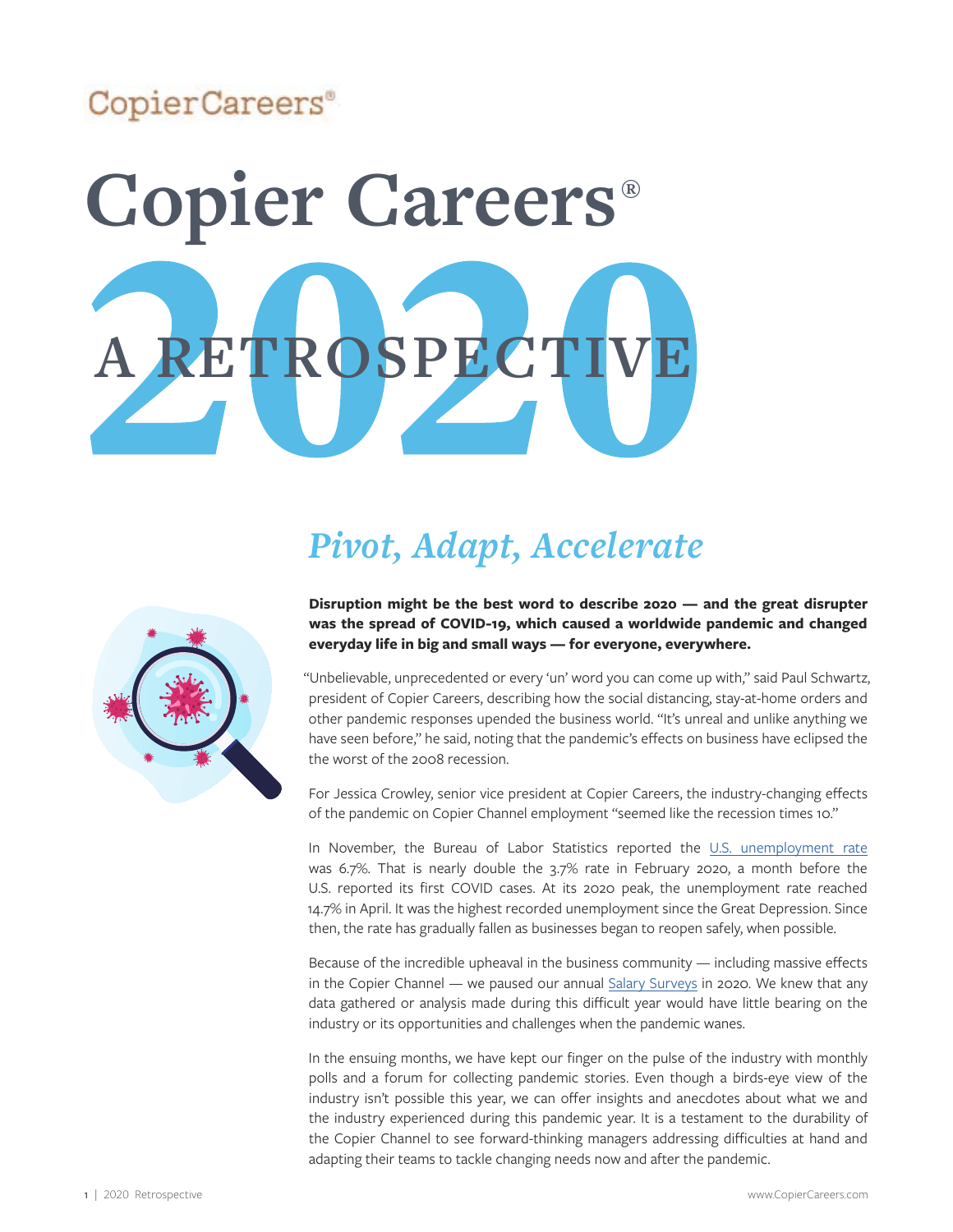## *Poll: 19,000+ Copier Channel pros share pandemic experience\**



#### **\* Poll numbers are anecdotal and not scientifically rigorous, but reflect broad industry trends.**

1 Included: 17% working from home, 17% working socially distanced, 15% reduced hours, 14% reduced pay, 6% no changes

- 2 Included: 46% full time and 11% part time
- 3 Included: 13% job hunting and 10% waiting to look

#### **Anecdotes from the field**

In online polls we published in [May](https://copiercareers.com/copier-channel/polls/poll-covid-19-work-life-effects-coronavirus/) and [July,](https://copiercareers.com/copier-channel/polls/poll-what-is-your-current-employment-status/) Copier Channel workers told us how the pandemic was affecting their work and employment status. Respondents reported the changes in how they worked, including working from home, a reduction in hours, reduction in pay, *furloughs* and layoffs. From May through July, the hurt deepened, as more respondents reported layoffs. While our monthly polls are not scientifically rigorous, with more than 19,000 responses to each poll, we can see broad industry trends.

"It's a tight industry to start with," Schwartz said. "If you've read our [past salary surveys](https://copiercareers.com/news-resources/salary-surveys/), you know there was essentially zero unemployment in the industry going into the pandemic. We've seen a little bit of a brain drain, especially of sales talent, to the point that it's actually tighter now."

#### **Embracing change and moving forward**

Responding to disruption and finding new ways to succeed has long been the Copier Channel's greatest strength, and Schwartz and Crowley said they are seeing that resilience and adaptation bubble up across the industry.

Some dealers have pivoted to new services to replace reduced print business. This includes everything from enhanced document management and managed IT services to adding products such as sanitizer, thermometers and PPE to their inventory. Some are hiring more specialized techs to service the increased demand for remote support.

"That's what had to happen," Crowley said. "Everyone had to pivot and find how they were going to survive."

*"Employed full time (for the moment). The spike in COVID-19 cases has stirred some talk about another shutdown. I'm uncomfortable with the uncertainty."* 

– Poll respondent, July 2020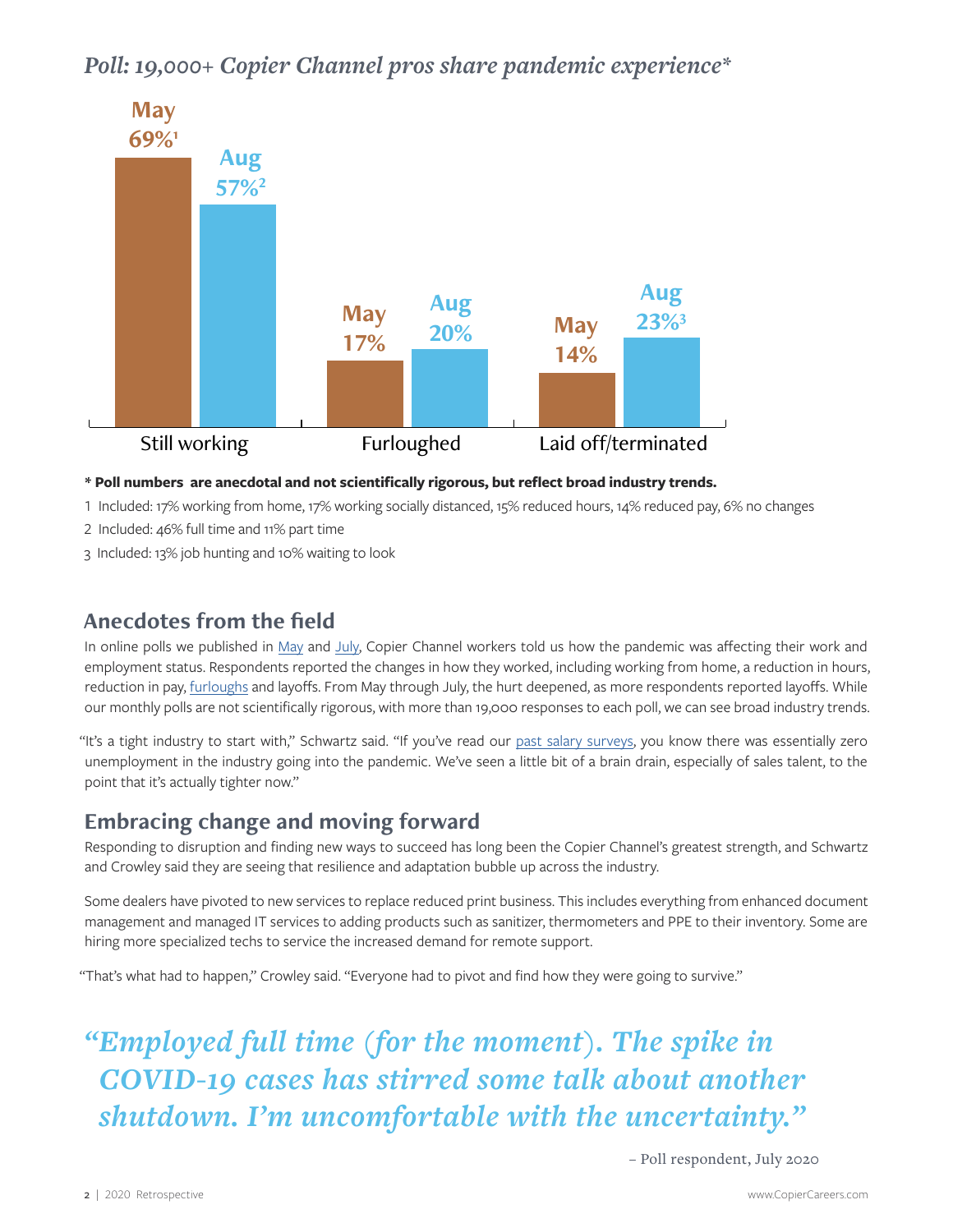#### **Same as it ever was — for hiring**

It may seem counterintuitive, but during the pandemic, there has been a strong market for hiring for all positions in the Copier Channel — sales reps, sales managers, service techs and service & ops managers. Now more than ever, it is critically important for copier dealers to build a strong bench with proactive hiring. "As dealers right-size their staff and adapt to changes in the industry, they are building teams for the future," Schwartz said.

"Clients are open for discussions with candidates," Crowley added. "COVID restrictions have made in-person meetings difficult, but they are talking by phone or on Zoom or other virtual platforms." She notes that continued market uncertainty can slow the hiring process from both sides of the transaction, but the conversation is important. "It's about the continual building of relationships and finding ways that they can still make it work."

The pandemic slowed the wave of mergers and acquisitions that predominated the industry in 2019, for one big reason and many others. "How do you put a value on any business right now?" Schwartz said. "I suppose it just depends where this all comes out. Anecdotally, we haven't seen any of our clients be so distressed that they've had to close their businesses."

Schwartz and Crowley say small- to medium-size dealers seem to have been more adaptive to recent changes in the industry, probably because organizations with a flatter structure can be more nimble.

"With the vaccines coming, we can see the light at the end of the tunnel," Schwartz said. "This thing keeps moving and evolving and disrupting, but it's pretty much a consensus that office buildings are going to come back. They may be in a different form or function. Our clients tell us, business as we knew it is coming back. It's just a matter of when."



## **Looking beyond 2020**

The big question really is what lies beyond the end of the tunnel.

Clearly, nobody really knows. But what we do know is that the Copier Channel is resilient, responsive and adaptive. So, what lies ahead is likely something familiar to the Copier Channel — innovation and growth.

Surely, the pandemic will leave change in its wake. But in a [recent poll](https://copiercareers.com/copier-channel/newsletters/newsletter-december-2020/#poll), we asked the Copier Channel what trends it sees in 2021. The answers of 53% of respondents saw growth opportunities for solutions and support.

Of the 15,184 responses to the poll, 32% anticipate increased "health solutions services" and another 21% pointed to increased "remote office support."

Other responses included: management turnover, 15%; proactive hiring, 15%; company and branch closures, 9%; and more mergers and acquisitions, 8%. Notably, a combined 91% of the responses were about positive growth and moving forward.

"The industry has gone through more disruption in nine or 10 months than we have seen in the preceding 10 years," Schwartz said.

"Everyone is looking for stability of the business environment, so they can make decisions instead of operating in triage mode from day to day," Crowley added.

Schwartz said financial indicators and the stock market in this moment show a trend toward recovery, and he and others see recovery coming within 2021.

"It is so dependent on people going back to offices, going back to work," he said. "The vaccine and federal relief bill change that."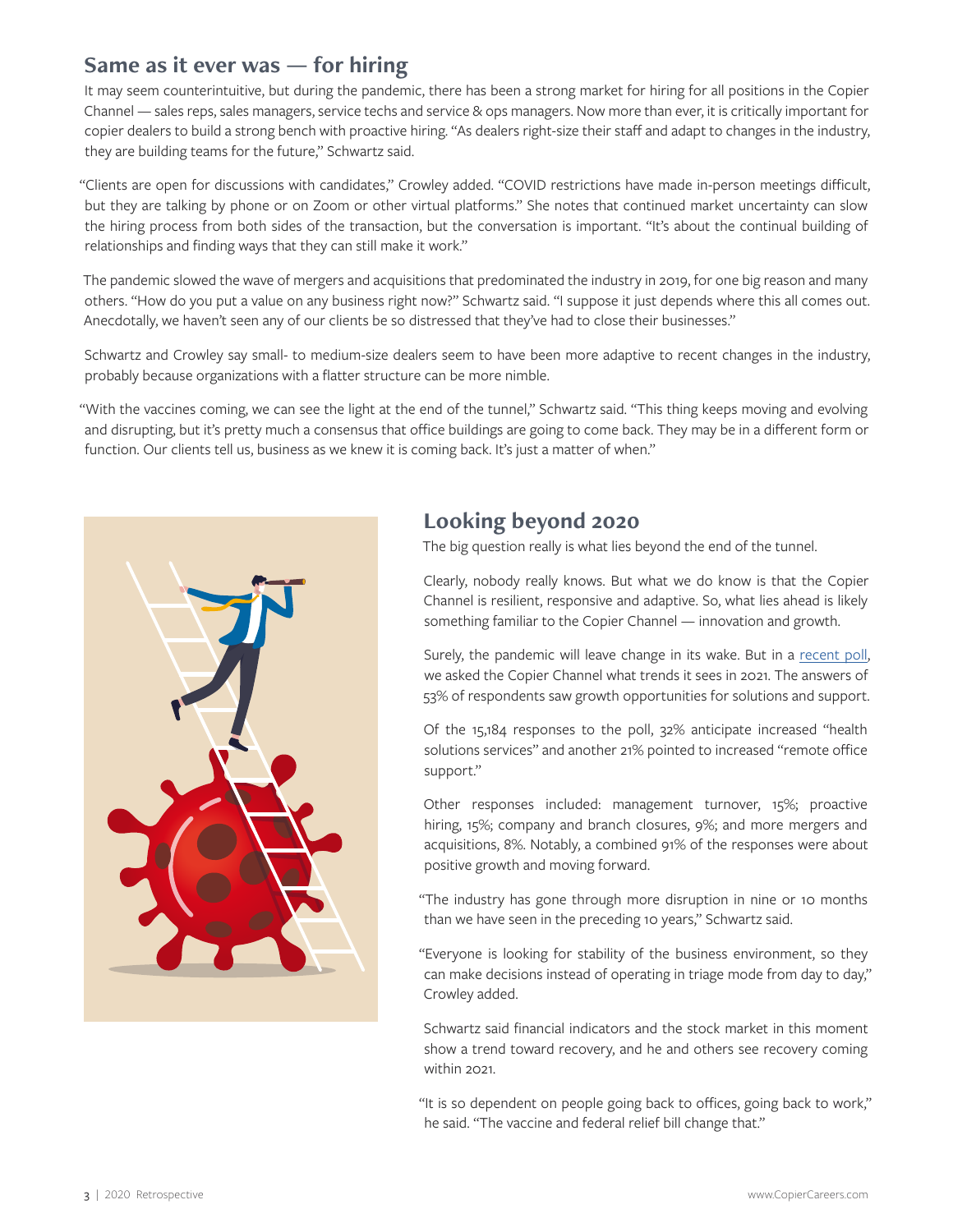### **Insights about the pandemic's effect on business**

During this year of incredible change, we asked people in the Copier Channel to share their experiences of unprecedented business disruption and efforts to adapt. Some quotes were edited for space. All comments are from our monthly polls.



**"I don't see our industry just going back to normal, because many companies are realizing that WFH is viable, profitable and sustainable. The transition of virtual work started years ago, but … COVID has accelerated that 100-fold."**

**get back to work."** *"Our company has already pivoted into temperature kiosks and security cameras that have the ability to take temperatures and facially recognize employees — all while still selling our regular line of equipment."*

*"To have lived my life helping people understand the … features and benefits of the newest technologies of our industry … I have been proud to do so. And then 2020 came, and COVID-19 hit us. It simply has shifted the entire marketplace … (and put us) in a tailspin like we, as a country, have never seen. No matter what, I am a woman very proud to have been able to say …'Yeah, I sell copiers for a living. How can I help you?'"*

**"I am on furlough, with no idea of when I'll return. I hope that as things gradually reopen, business will pick up and we can all** 

**"As difficult as this may be, we need to try to stay focused. We need to start adapting to homeschooling/reaching out to customers by email and get more e-learning courses under our belt. This is affecting everyone and can continue to do so for a few more months. Have a plan."**